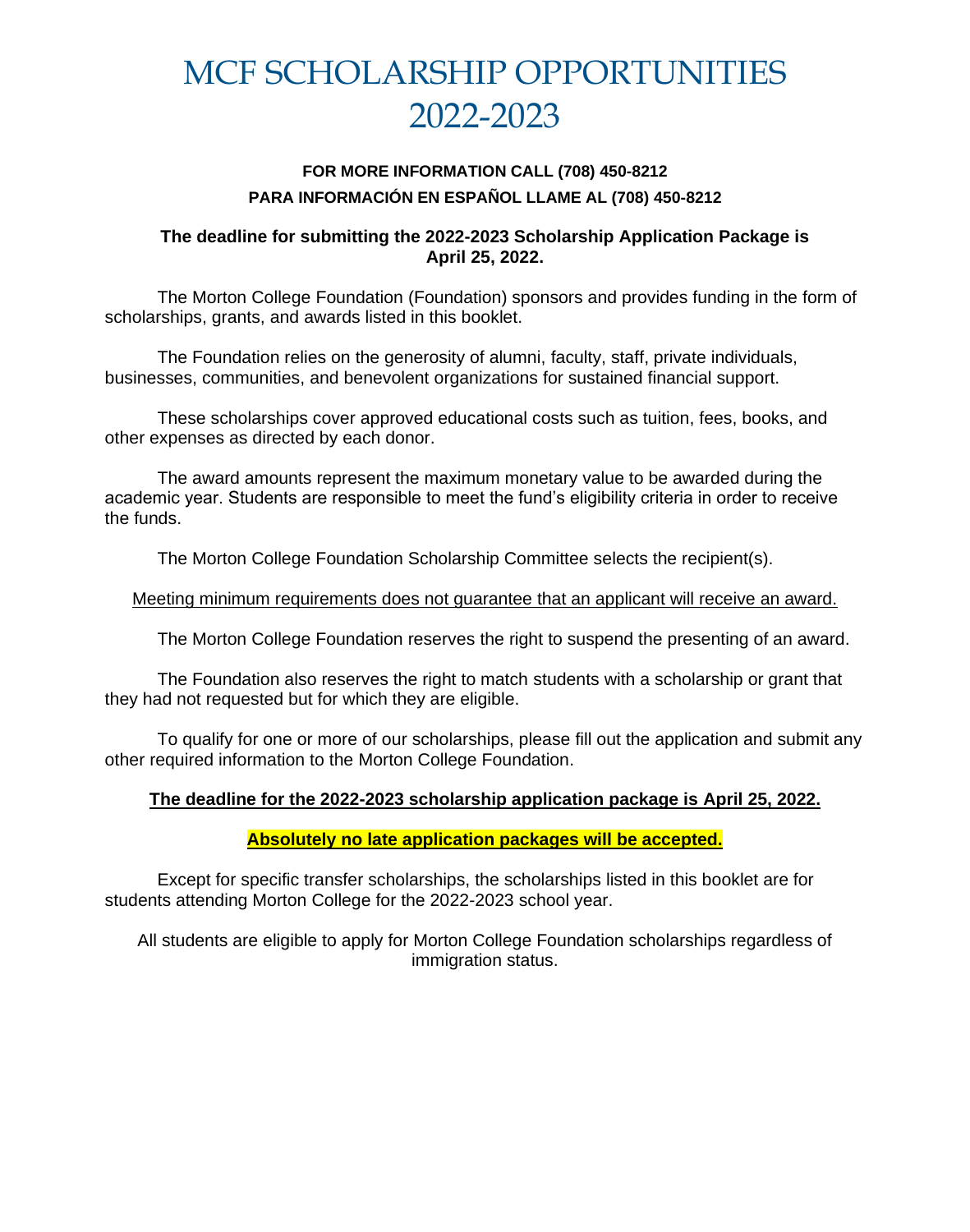# **Application Process**

# **The scholarship application package deadline is April 25, 2022.**

# **Submit application along with all required documents to The Morton College Foundation.**

#### **All applicants must submit the following items:**

- **Official** high school or college transcript(s). *If the applicant has never attended college, submit high school transcript only.*
- **Two** typed and signed letters of recommendation from individuals (other than family) who know the applicant well (i.e. teacher, supervisor).
- **Narrative statement** from the applicant describing their academic and career goals, and past experiences that have helped shape their character.
	- ➢ Guidelines: one-page minimum to two pages maximum, single-spaced, 12pt Arial font, 1-inch margin on all sides, include your name.

# NOTE: Some scholarships may require an **additional** statement.

**\*\*\* Incomplete application packages will not be considered for review. \*\*\***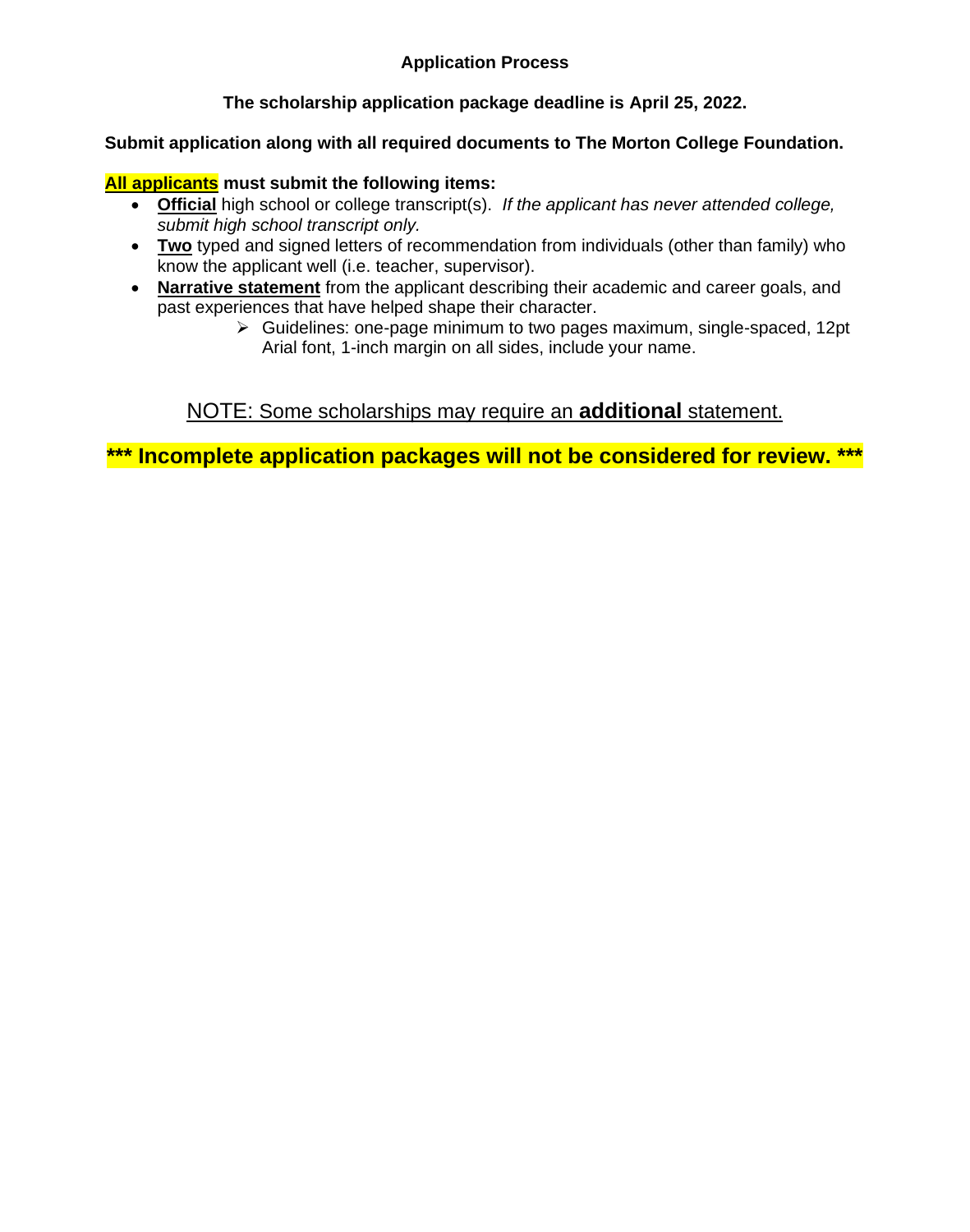# **Scholarships Available**

# **ATHLETIC SCHOLARSHIPS**

### **ROBERT P. SLIVOVSKY SCHOLARSHIP**

\$1,000

- Graduating student transferring to a four-year institution
- Award to one male and one female athlete
- Must have been an athlete or student manager at Morton College before graduation
- 2.5 minimum GPA

# **HEALTH CARE & MUSIC**

### **ARTHUR J. KRYDA MEMORIAL**

\$1,000

- Current Morton College student
- University transfer curriculum
- Pursuing degree in Physical Education or nursing preferred, but not limited
- Financial need will determine tie
- Community or school service will be considered
- 3.0 minimum GPA

# **MARION COTTEN MEMORIAL SCHOLARSHIP**

\$1,000

- Continuing Morton College student beginning sophomore coursework in the Physical Therapist Assistant program.
- Submit an **additional** essay concerning "Why I Chose the PTA Program."
- 2.5 minimum GPA

# **RUTH ECCLES MEMORIAL SCHOLARSHIP**

\$1,000

- Full-time student
- Current Morton College student
- Must be enrolled in the Physical Therapist Assistant program
- 2.0 minimum GPA

# **ILLINOIS COMMUNITY COLLEGE SYSTEM FOUNDATION FOR ILLINOIS HEALTH IMPROVEMENT ASSOCIATION**

Two \$800 Awards

- Full or part-time incoming freshman or current student
- Resident of Illinois
- Enrolled in health care program
- Must demonstrate financial need
- Submit an **additional** essay concerning, "Why I Would Like to Become a Health Career Professional."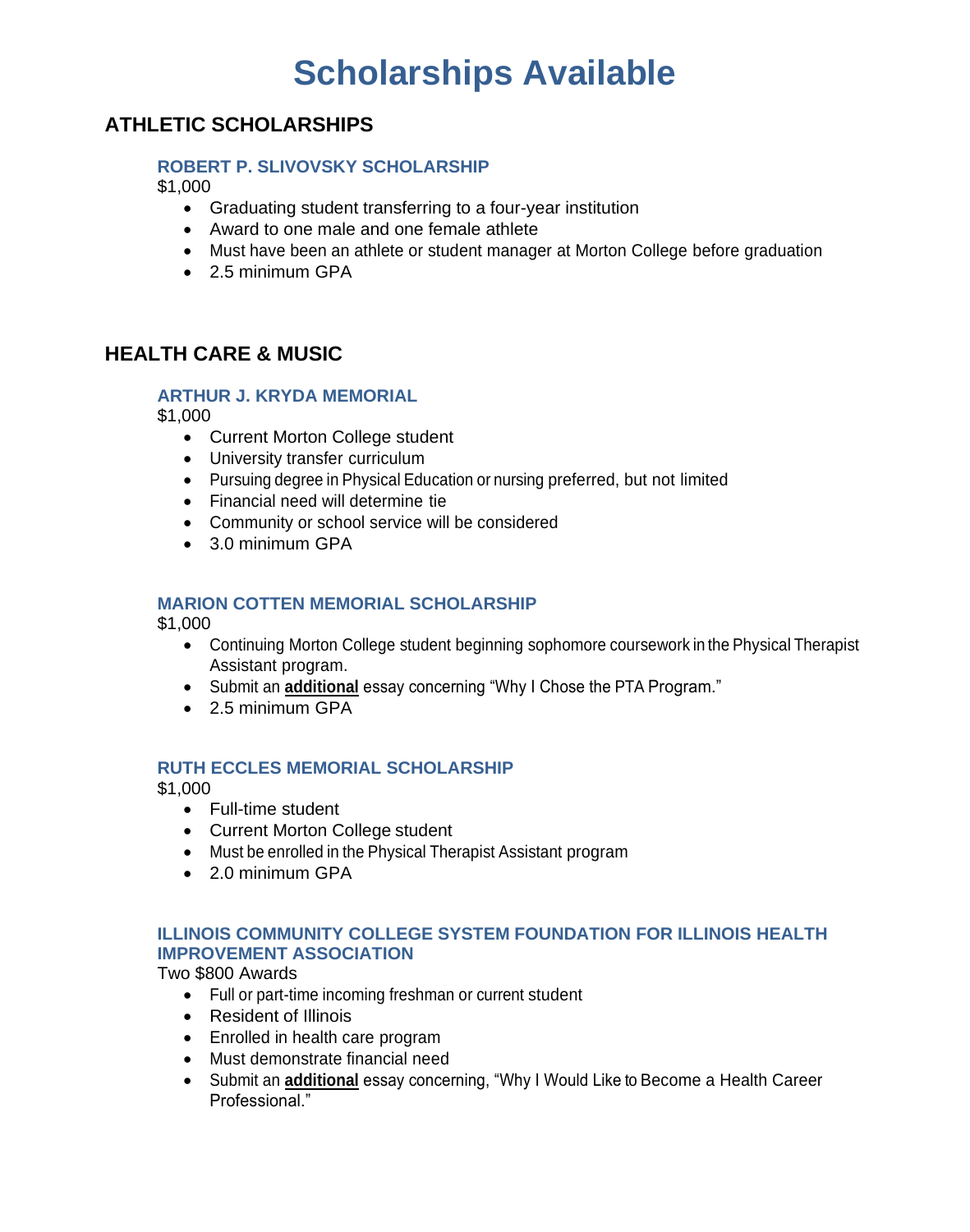#### **WALTER R. & DELORES B. BLISS SCHOLARSHIP** \$1,500

- Nursing or Music curriculum
- Full-time student
- Maintain 2.75 GPA
- Must demonstrate financial need

# **WRITING SCHOLARSHIPS**

#### **RICHARD NEWSON WRITING AWARD**

\$300

- Currently enrolled Morton College students
- Writing awards given in: Journalism, Short Story, Essay and Poetry
- Submit a **writing sample** from one of the categories listed above

# **OTHER AWARDS, GRANTS & SCHOLARSHIPS**

#### **JOSEPH R. AND LIBBY A. VAVRA MEMORIAL SCHOLARSHIP**

\$2,500

- Graduating Morton College Student or Student transferring from Morton College to another 2 or 4 year school of higher education pursuing a course of study of Art, CAD or Engineering
- Resident of Morton College District is a requirement
- Financial need is a requirement
- Full-time or part-time student
- Minimum 2.5 GPA on a 4 point scale is a requirement

#### **WOMEN IN NEED GRANT (WIN)**

Up to \$1,000

- Full or part-time
- Must demonstrate financial need
- Morton College District resident
- Submit an **additional** one-page statement titled, "I am a Woman In Need because..."

# **MAN IN NEED GRANT (MIN)**

Up to \$1,000

- Full or part-time
- Must demonstrate financial need
- Morton College District resident
- Submit an **additional** one-page statement titled, "I am a Man In Need because..."

#### **IDALIA SCHOLARSHIP**

Two \$300 Awards For Morton College textbooks

- Current Morton College students enrolled in credit courses
- Preference will be given to needs based applicants
- Submit an **additional** 250 word essay explaining how this scholarship will assist you in obtaining your educational goals
- 2.5 minimum GPA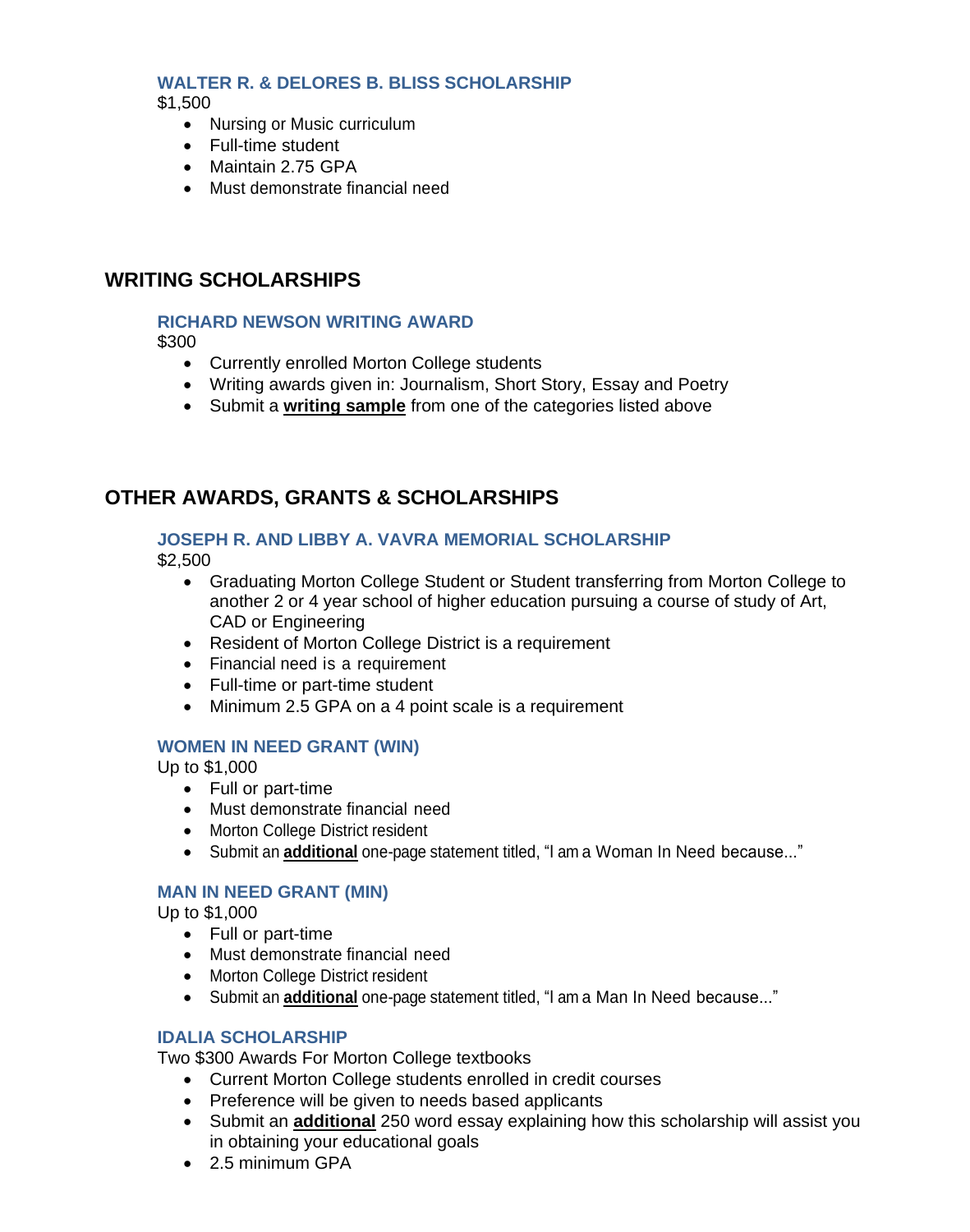# **LILLIAN MARY BAAR MEMORIAL SCHOLARSHIP**

#### \$1,000

- Female Freshman or Sophomore renewal recipient
- Seeking an Associate of Arts or Applied Science degree with a focus on or concentration in Accounting (AAC) and/or Business Management (BSM) courses.
- 3.0 minimum GPA.
- Financial need may be a determinate.
- Applicant must prepare an **additional** typewritten essay of no more than 500 words on Lillian Mary Baar. The essay should celebrate her story in any way that can teach the applicant and other students what great things can be accomplished with hard work, passion, and a strong education! The essay should conclude by indicating what the scholarship would mean to the applicant as a student and a future member of the community pursuing her dreams on a clear path toward a bright future and well-rounded, successful, business career.

### **MORTON COLLEGE FACULTY UNION SCHOLARSHIP**

Two \$500 awards

- One Career and Technical Education student
- One degree seeking transfer student
- Current Morton College student
- 3.0 minimum GPA
- Applicants must submit an **additional** 300-word statement on the importance of Unions

# **CHARLES SLEZAK MEMORIAL**

\$1,000

- Incoming full-time freshman
- One award to a 2018 Morton East graduate and one to a Morton West graduate
- 3.25 minimum GPA

# **EDWIN G. MELICH MEMORIAL**

\$1,000

- Full or part- time incoming freshman or current student
- Must demonstrate financial need
- Community and/or school service considered
- 3.0 minimum GPA

# **LIBBY VAVRA MEMORIAL HSEC/GED SCHOLARSHIP**

\$2,500

- Graduating Morton College Student transferring from Morton College to another 2 or 4 year school of higher education pursuing any course of study, who began college after receiving a GED or HSEC (High School Equivalency Certificate)
- Resident of Morton College District is a requirement
- Financial need is a requirement
- Full-time or part-time student
- Minimum grade point average of 2.5 on a 4 point scale is a requirement

# **NORMAN AND EVELYN SCAMAN SCHOLARSHIP**

\$1,000

- Incoming freshman or current student
- Full or part-time student enrolled in a college-level courses
- Must demonstrate financial need
- Community or school service will be considered
- 2.5 minimum GPA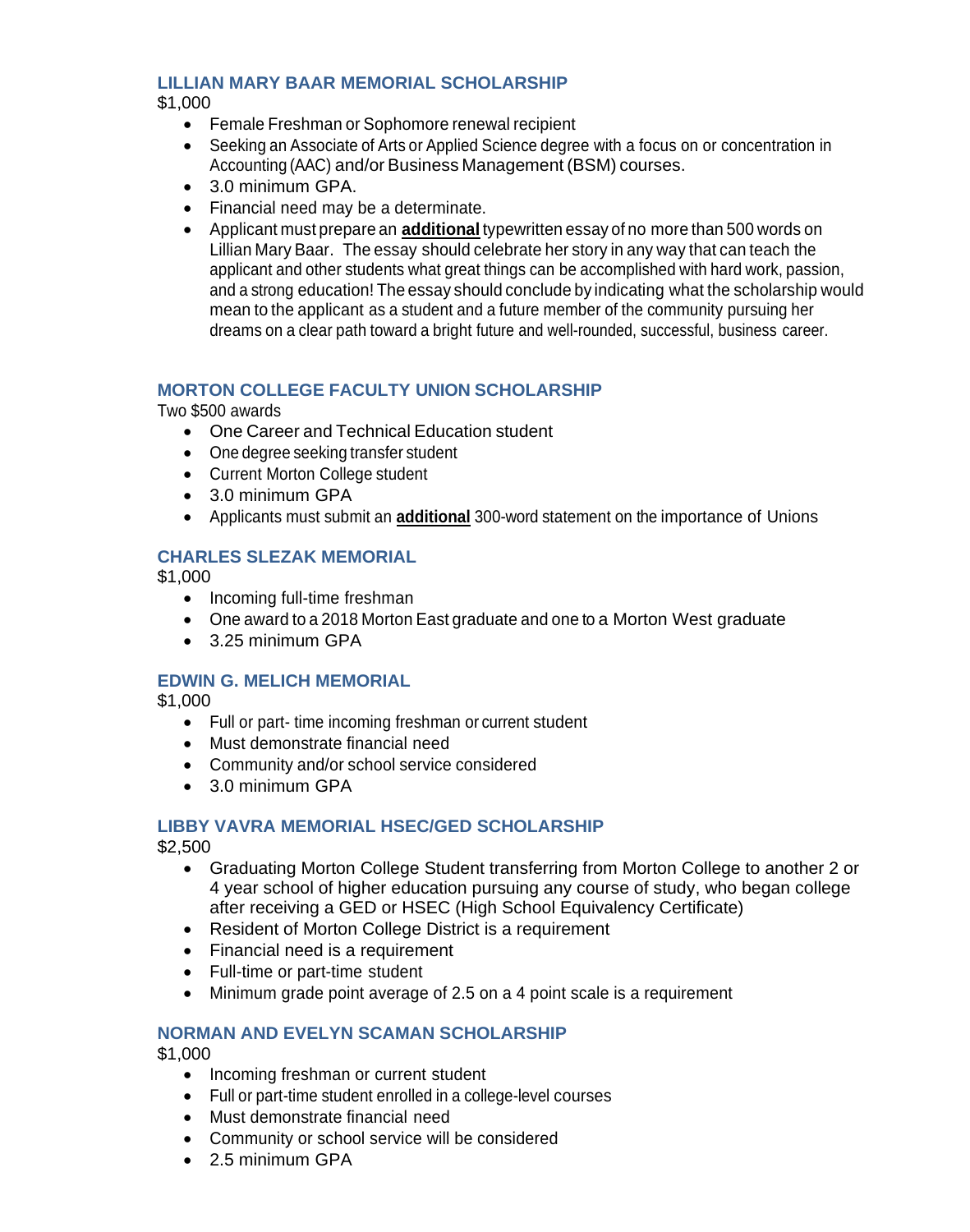#### **MORTON COLLEGE FOUNDATION ACHIEVEMENT AWARD**

Five \$500 awards

• Student must be pursuing a Career Certificate worth 8 credit hours or more

#### **JUDY BAAR TOPINKA PUBLIC SERVICE AWARD** \$250

- Female Freshmen or Sophomore renewal recipient
- Seeking an Associate of Arts degree with a focus on or concentration in Public Service, Political Science and/ or Public Management.
- Financial need may be a determinate.
- Community Service and/or school service considered
- 3.0 minimum GPA
- An applicant must prepare an **additional** typewritten essay of no more than 500 words on Judy Baar Topinka. The essay should celebrate her story in any way that can teach the applicant and other students what great things can be accomplished with hard work, passion, and a strong education! The essay should conclude by indicating what the scholarship would mean to the applicant as a student and a future member of the community pursuing her dreams on a clear path toward a bright future and well-rounded, successful, public service career.

### **VETERANS SCHOLARSHIP**

\$1,500 per year (\$750 tuition per semester) \*Direct Morton College Foundation payment

- Resident of Morton College District
- Full-time enrollment
- Maintain a 2.0 GPA
- Minimum two years active service in U.S. Military with Honorable discharge
- Separation Form DD214 is required documentation with initial application

**\*The Morton College Foundation will award the recipient via check. These funds would be in addition to any Federal Veteran funds for which the student is eligible.**

#### **IRVING J. VESELY SCHOLARSHIP FUND**

\$1,500

- 2.5 G.P.A.
- Currently enrolled student in a minimum of 6 or more college credits per semester
- Enrolled in a degree program

#### **MCF DREAMERS SCHOLARSHIP**

\$1,000

- 2.5 minimum G.P.A.
- Not eligible to apply for Federal financial aid
- Continuing Morton College student or transfer student
- Morton College District resident
- Must be enrolled in a minimum of 6 or more college credit hours
- Attach an **additional** personal narrative describing how this money will help you achieve your "dream"

#### **MCF FIRST RESPONDERS SCHOLARSHIP**

\$1,000

- One male, one female
- Current recent resume
- Proof of employment as first responder
- 2.5 minimum G.P.A.
- Currently employed full-time or part-time as a first responder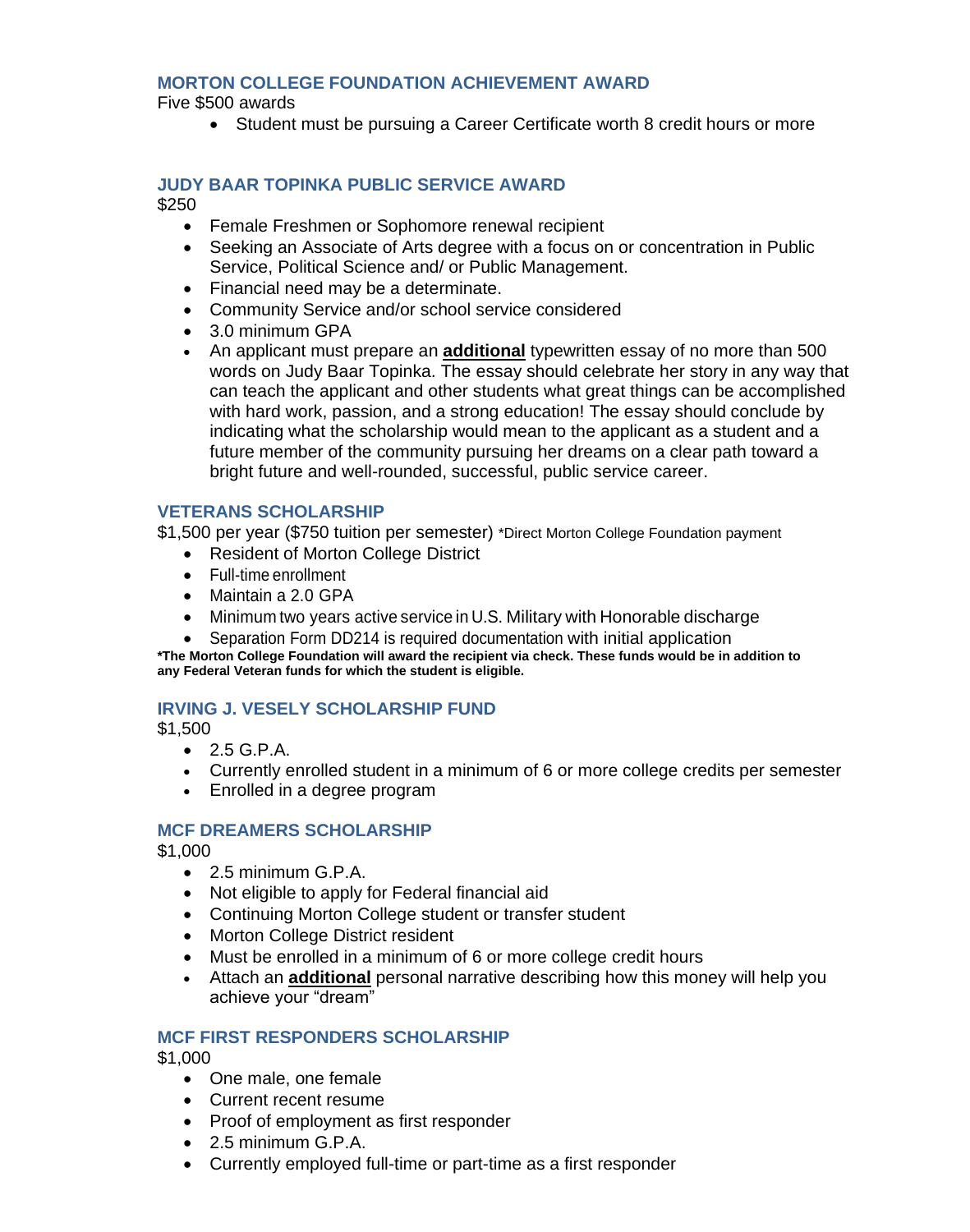• Currently enrolled in 6 or more college credit hours per semester

# **OLGA H. BUSH MEMORIAL**

Up to \$3,000

- One male, one female for \$3,000 each
- Graduating student transferring to a four-year institution
- Completion of 48 hours of college credit courses
- 3.25 minimum GPA

# **MCF ELITE SCHOLARSHIP**

Up to \$6,000

- Incoming or current Morton College student
- Resident of District 527
- Student must be enrolled in an Associate Degree program at Morton College
- 3.0 minimum GPA
- Must enroll in at least 12 credit hours per semester
- Submit an **additional** essay entitled "How this scholarship will impact my life and help my education"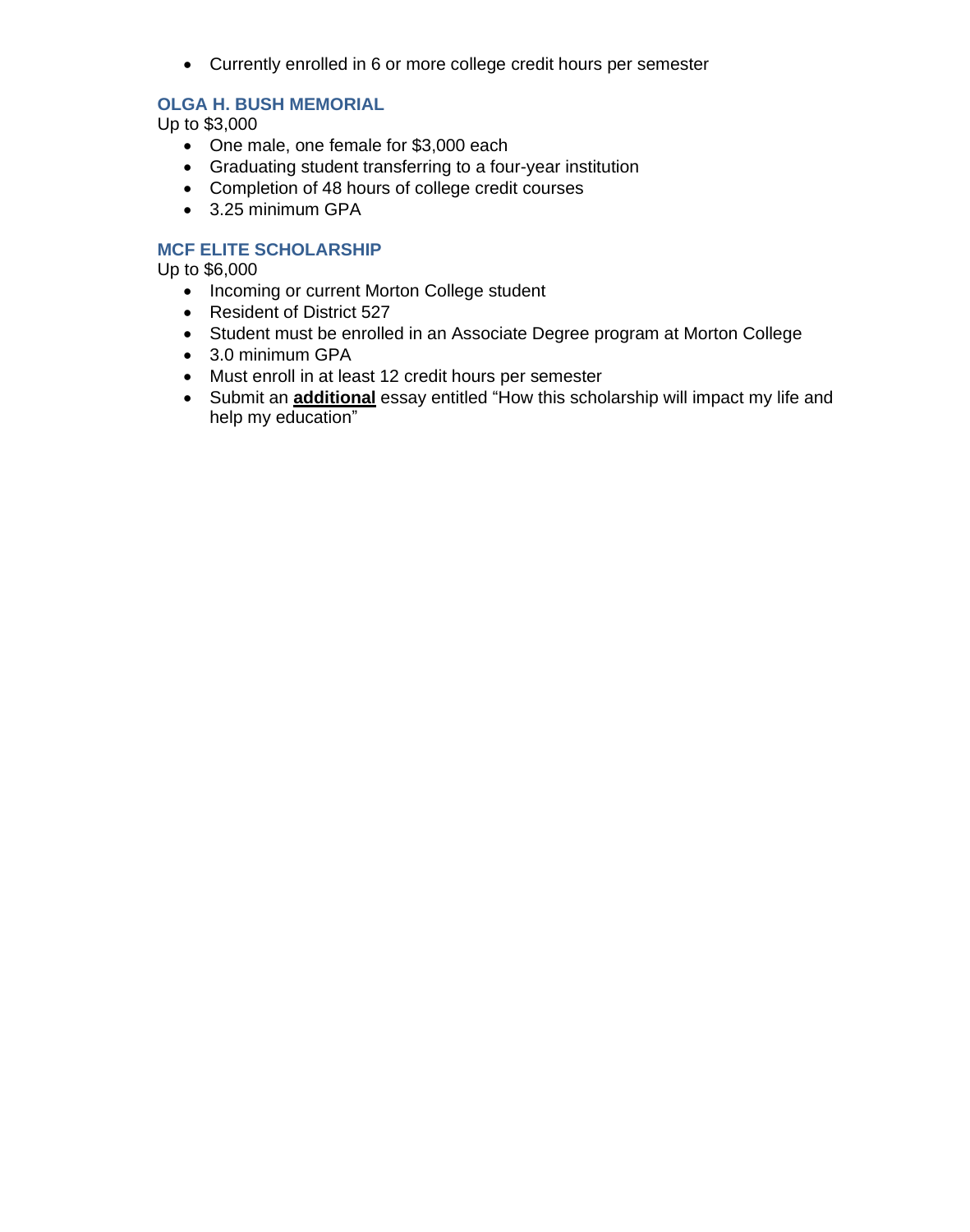Name: Last First M.I.

Address: Street City State Zip Code

Cell/Home Phone:

Email:

Name of High School:

Month/Year of Graduation:

Household Size:

Number of students in college:

GPA:

Month/Year of Graduation:

During the 2022-2023 school year I plan to enroll for:

\_\_\_ 12 or more credit hours (full-time)

\_\_\_ 9-11 credit hours (3/4-time)

\_\_\_ 6-8 credit hours (half-time)

\_\_\_ 5 or less credit hours (less than half-time)

I am currently a recipient of the following Morton College Foundation Scholarship(s):

Check all that apply:

I will attend Morton College for the 2022-2023 school year.

Expected Program of Study at Morton College:

\_\_\_ I will be transferring out of Morton College for the 2022-2023 school year to attend another college/university.

\_\_\_ I am currently a high school student (in the 2021-2022 school year).

\_\_\_ I am a Veteran.

Under the penalties provided by law, I certify that the information on this application is accurate and complete. I further certify that I wrote the essays and/or narrative statements that are attached to this application.

Applicant's Signature: Date: